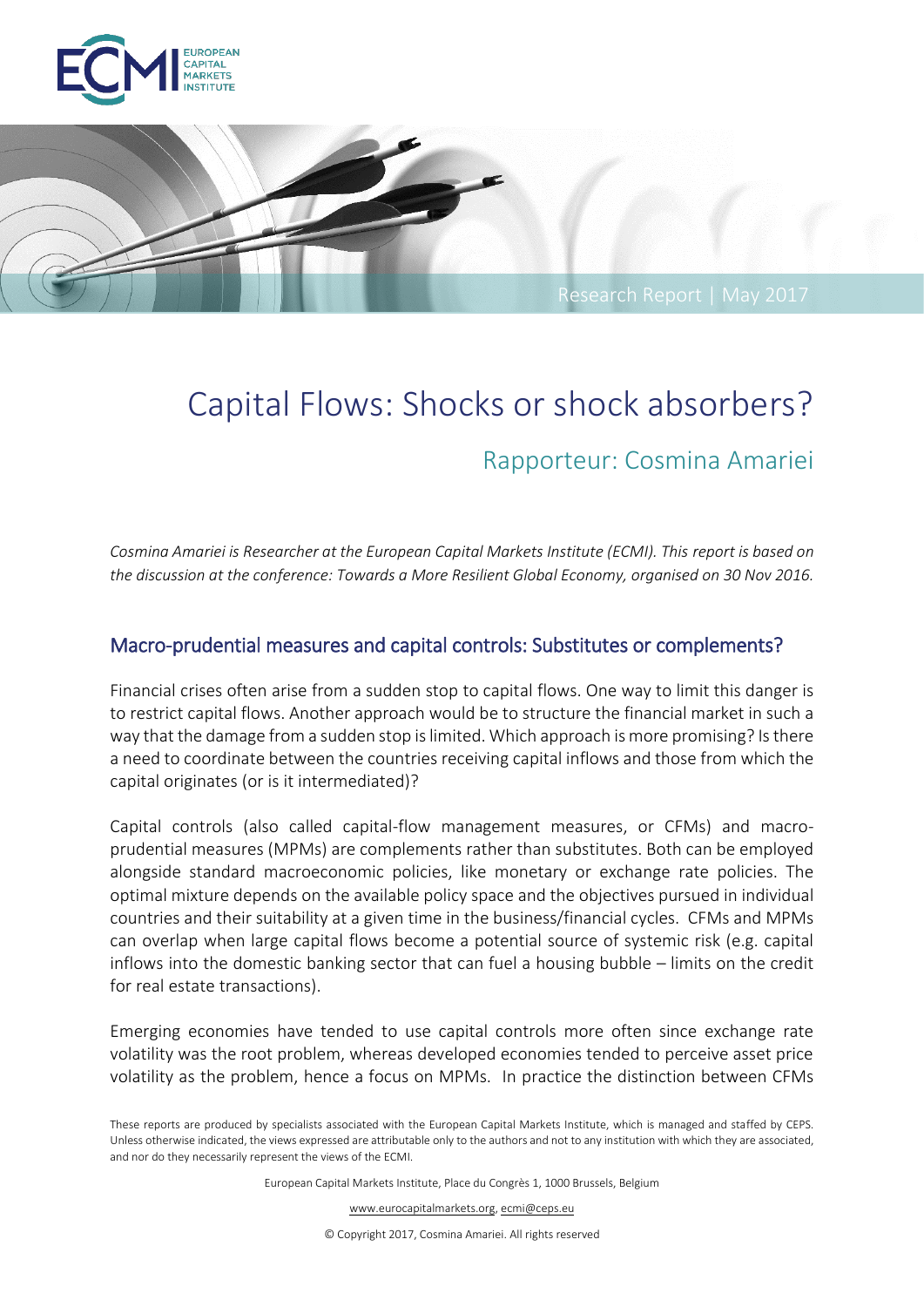#### 2 | COSMINA AMARIEI

and MPMs might be less clear than in theory, especially in the emerging economies. In some of the largest emerging economies the long-standing, permanent legal and administrative frameworks that underpin capital controls are often justified as MPMs.

Despite decades of experience with capital controls, the empirical literature on their effectiveness, i.e. in terms of influencing the volume and composition of flows, or avoiding exchange rate misalignments, remains 'surprisingly' inconclusive. Care needs to be taken to avoid capital controls becoming ingrained, as there is never a good time to relax them. In the meantime, they could encourage rent-seeking, hamper the development of financial markets and prevent necessary adjustments. More evidence is emerging on MPMs, with some studies analysing the impact on mitigating excessive credit growth (bank-level data) and the build-up of leverage.

Going forward, it was argued that both capital controls and MPMs should take into account that non-bank financial institutions will continue to gain importance in financial intermediation, and also that digitalisation of financial services may significantly change the configuration of capital flows. Continued vigilance was thus required. The availability of data could be improved in terms of the timeliness, scope and granularity of data on capital flows. A comprehensive database stored at a one-stop at a one-stop information hub for MPMs should be considered.

#### EMEs and capital flows: What is more stable: bank or bond finance?

The role of global capital markets is in principle to channel the flow of capital from (capital) rich countries to poorer emerging economies (EMSs). But experience has shown that the form of these flows has a huge impact on financial stability. In particular, short term portfolio flows have often been identified as posing the greatest danger to financial stability. Is less better in this case? In the 1990s banks were in trouble because of their exposure to EMEs, and bond finance seemed more stable. This changed again after Argentina. What provides more resilience: bank or bond finance?

The trend in capital flows may no longer be mainly from advanced to emerging economies but from savings-rich to savings-deficit countries within the emerging economies. For example, in Latin America, investment needs are higher than domestic savings, hence the need for foreign capital. At the cyclical frequency, capital flows to emerging markets tend to be quite pro-cyclical and are often linked to turning points in monetary policy in advanced economies (e.g. the socalled 'taper tantrum' episode in 2013). Volatility in capital flows is thus 'a fact of life' in emerging economies. One concern is that 'push' factors will become more important than 'pull' factors in a world of diverging monetary policies.

In response to inflow surges or disruptive outflows, emerging economies can resort to traditional instruments which should, however, be calibrated to the circumstances. Inflows represent an occasion to build up countercyclical buffers, whereas in the case of disruptive outflows, the exchange rate might have to absorb the shock. The form that cross-border flows take is important along three dimensions: the type of instrument (debt or equity, bond or bank finance), the maturity (short or long-term) and the different layers of intermediation (banks and non-banks).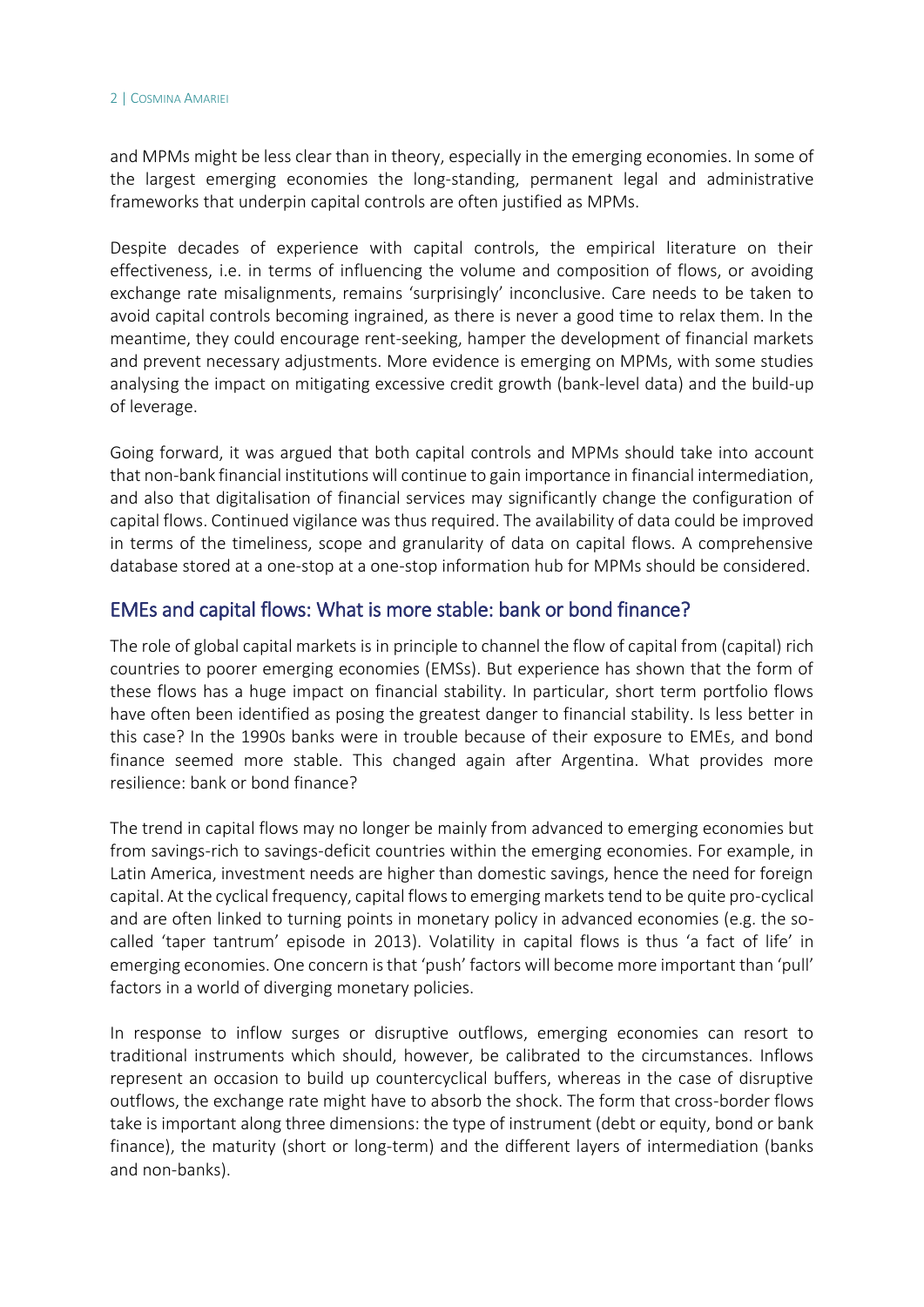Long-term, non-debt flows are preferable to short-term debt flows. Among debt instruments, bank and bond finance present both risks and benefits. FDI (including in the financial sector) was deemed as the relatively most stable component. Where local capital markets remain underdeveloped (Latin America), foreign capital flows should continue to be channelled via the local banking system, which is perhaps better equipped to evaluate the risk of potential borrowers. Nonetheless, it is desirable to bring foreign finance to the domestic market through local institutional investors.

A key development for the future is that the intermediation of capital flows is changing. Nonbanks, in particular asset managers, are now managing larger shares of capital flows. Asset managers are real money investors, but since they must promise immediate redemption, they are also confronted with maturity mismatch and liquidity transformation issues. In addition, large waves of fund redemptions can have systemic implications as emerging markets have an important asset class due to the search for yield by investors. Waves into and out of this investment class by vehicles following market benchmarks could be pro-cyclical and destabilising in the event of a sudden loss of confidence.

#### External effects of capital controls: Race to the top or the bottom?

The imposition of capital controls might produce external effects. If a country imposes controls in a crisis, financial markets might anticipate a similar move elsewhere, thus leading to capital flight in other countries and possibly even forcing these countries to impose controls as well. Is some coordination required in this area to limit systemic effects? What is the role of the OECD and the IMF's codes of conduct and rules in this area?

Decisions on capital controls are usually taken by the country concerned without much international or global coordination, as their purpose is to support national economic policy. However, there is a case for coordination as there are a number of ways in which external effects can emerge. For example, if there is regional boom, tightening of controls on inflows by any one recipient country can lead to more inflows and currency appreciation in other countries in the region (dubbed 'bubble thy neighbour'). But policies in source countries can also result in destabilising flows in the recipient countries. This has two aspects. Monetary policy in the advanced economies might have side effects on overall flows to emerging economies. Should this be taken into account when setting policy?

Moreover, changes in controls on outflow by source countries could also increase or reduce the funding available for savings-deficient emerging markets. There are thus ample reasons to coordinate capital flow measures. The same also holds true for macro-prudential policies. Emerging economies should benefit if advanced economies would dampen their own cycle. More organised/transparent discussion between source and recipient countries about their choice of policy tools and their preferred composition of flows (trade-off financial stability and growth) is needed. Different fora, the G20, the IMF and the OECD (with its code of conduct) all covered part of the agenda. What could be the objective of global coordination on capital account measures and their liberation? To many, a reduction in the volatility of capital flows appears desirable, but some volatility over the cycles seems unavoidable. Increasing the resilience of the financial system to this volatility needs to be also part of the response*.*